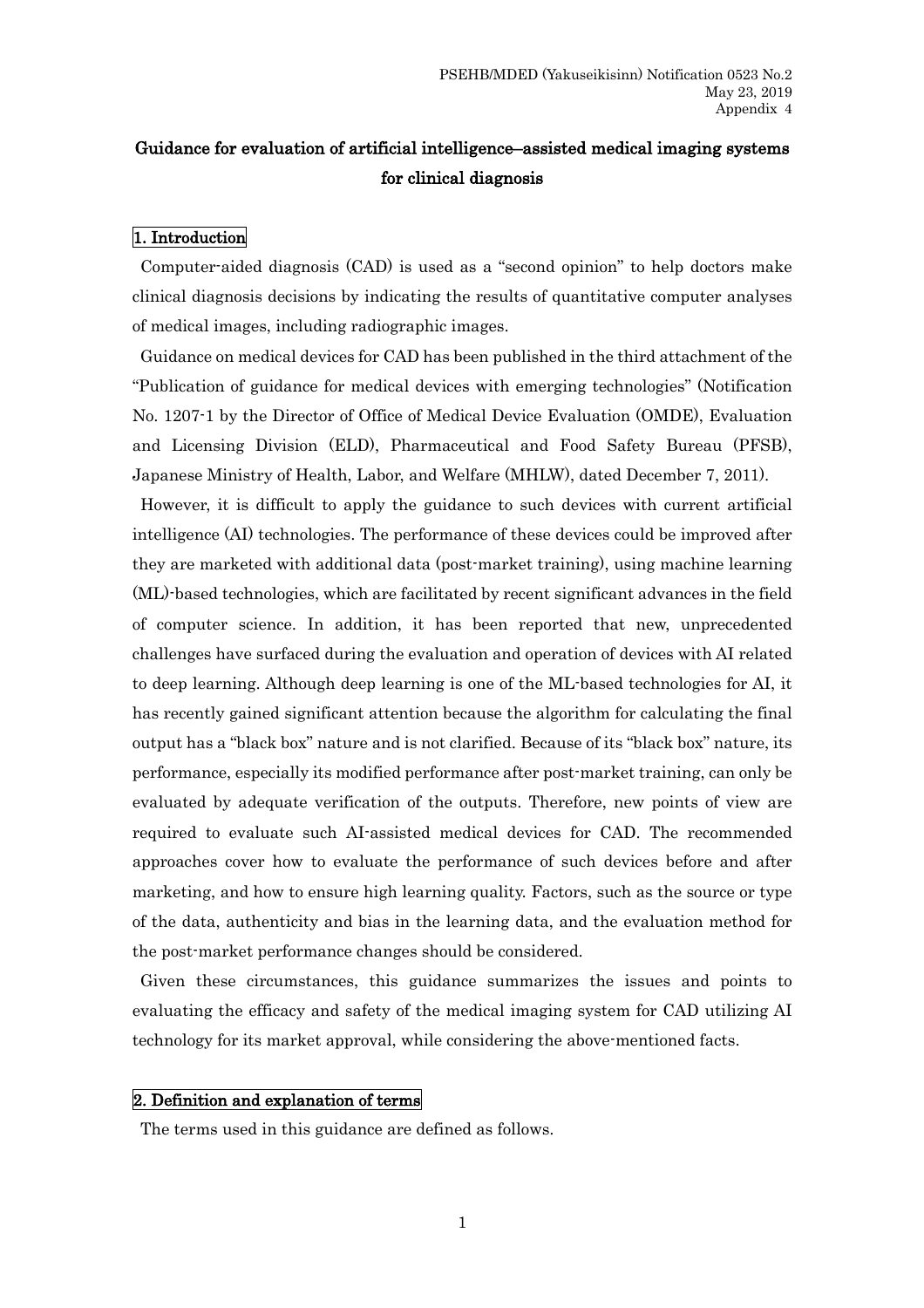#### (1) Medical imaging system for clinical diagnosis

A system or software with a computer-aided detection (CADe) or computer-aided diagnostic (CADx) function that provides information that is used as a reference in clinical practices when doctors perform image-based diagnosis (interpretation) using various medical imaging devices.

Note The type of assistance provided for the user (for instance, the doctor who uses the system for assisting diagnosis in clinical practice) is classified as "first reader," "second reader," or "concurrent reader."

# 1) CADe

A stand-alone software, or a device incorporating the software, with functions that automatically extract suspected lesions on images and mark their locations by analyzing the medical image data, or both the medical image data and results of other medical testing, in order to assist in the detection of lesions and/or abnormal values. 2) CADx

A stand-alone software, or a device incorporating the software, that outputs quantitative data as a numerical value or graph, such as the differentiation between benign and malignant lesions and a prognosis based on the stage of lesions.

Note 1 A software or a device incorporating the software with functions that support diagnosis by providing candidates of diagnosis and/or results of risk assessment is also included in this category.

Note 2 The definitions of CADe and CADx are cited with partial modifications from the aforementioned OMED/ELD/PFSB/MHLW notification.

## (2) Artificial intelligence (AI)

A computer system or software that mimics inference or learning by advanced human intelligence.

Note The guidance presented in this study is directed toward those systems with functions that change the system itself after the clinical use has started (post-market training function) with additional data through machine learning (for example, deep learning).

### (3) Machine learning (ML)

A technology that has been studied significantly as a part of AI technologies and is a method that enables a computer (software) to mimic human learning functions, including various algorithms, such as the discriminant analysis, decision trees, neural networks, and support-vector machines.

Note Typical applications include classification and regression; since these are consistent with the purpose of CAD, they have been utilized for developing various CAD systems.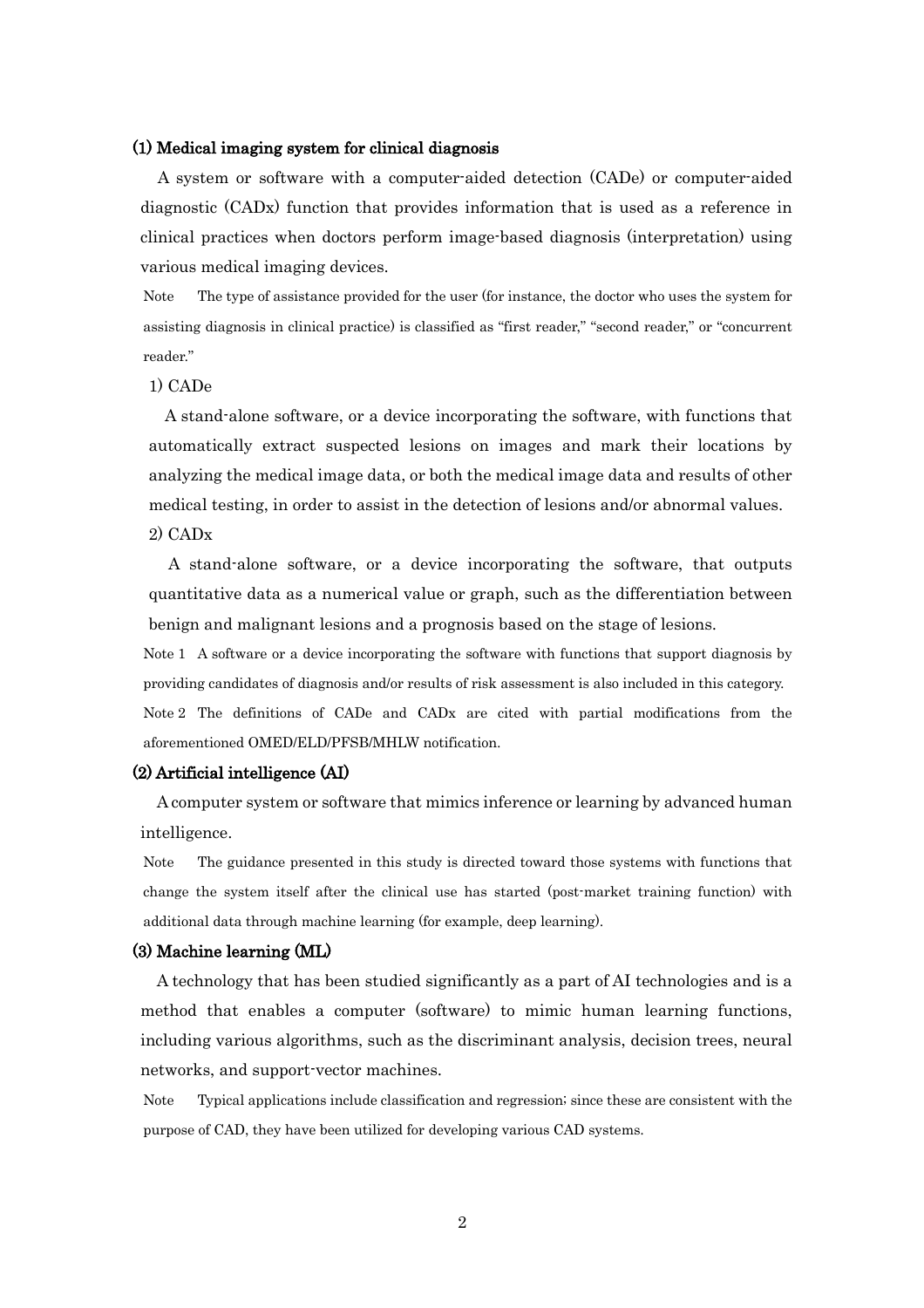#### (4) Deep learning

A part of the broader family of ML that has recently gained a considerable amount of attention and is characterized by the use of a large volume of data that is set up as a deep-layered neural network, which includes deterministic models, such as hierarchical networks, and stochastic models, such as Boltzmann machines. Its algorithms for training the networks are categorized as "supervised learning," "unsupervised learning," or "semi-supervised learning," and they can include reinforcement learning.

Note Since the publication of research by Hinton et al. in 2006, deep learning has been used in software programs such as "Alpha Go", which defeated the world champion of "Go", and in other software programs that have achieved higher rankings in various competitions in the field of computer technology. Because of these outstanding results, deep learning has been studied thoroughly in the field of computer science. One of the reasons for the significant improvement in its performance is the appearance of a new technology enabling the training of deep-layered neural networks. Another reason is the progress of big data management technologies and parallelly distributed computing technologies.

#### (5) Transfer learning

A part of the training technologies of ML proposed more than 20 years ago which is defined as "a technology to effectively obtain an effective hypothesized model for the new task by applying the existing model learned from one or more different tasks."

Note Transfer learning has been actively used in deep learning in recent years. Some of the specific examples for its usage are as follows:

- 1) Using the neural network that was developed by a large-scale dataset as a feature extractor, transferring the resulting features from new data into tasks that are completely different from its original purpose. For example, inputting medical images to a neural network, which has already been developed by learning with general natural images, and utilizing the outputs from an intermediate-layer of the network as a feature amount to assist the diagnosis from those medical images.
- 2) Preparing a trained neural network with another purpose, and relearning by using the training data of a different task. The possible examples include a case where the purpose is recognition followed by diagnosis using CT images, where the CT images and annotation data are applied for re-training the neural network trained with the natural images, as explained in example 1). In such a case, a neural network with better performance is obtained with fewer CT images and lesser annotation data in comparison with a neural network that has to be trained from scratch.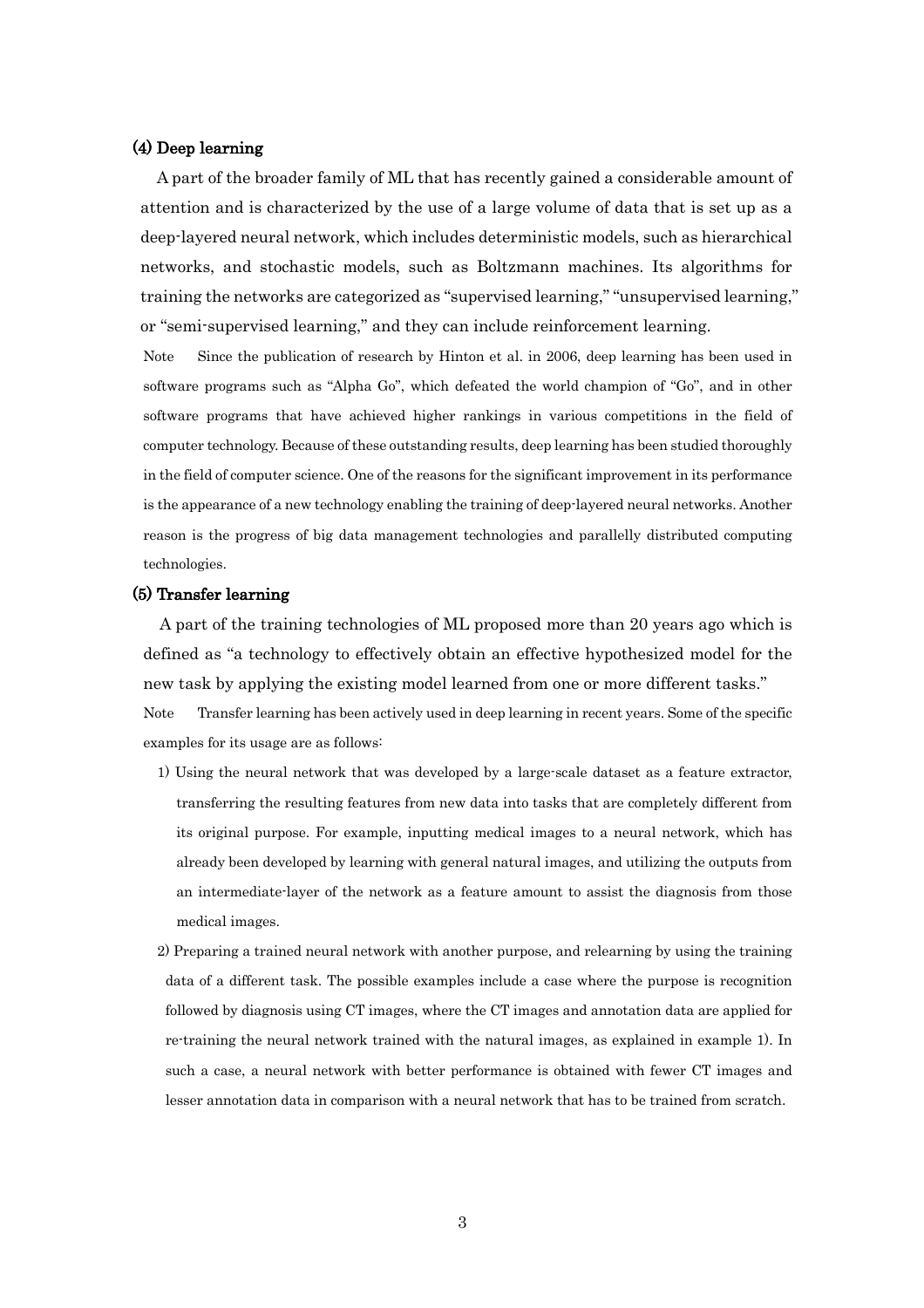#### 3. Scope of the guidance

This guidance describes principles to evaluate the quality, safety, and efficacy of medical imaging systems assisted by current AI technologies for clinical diagnosis. The purpose of the systems is to assist medical doctors in making decision for clinical diagnosis with the medical images obtained from various devices. The functions used in the systems are classified as follows (CADe or CADx are hereinafter referred to as "assistance systems"):

- Functions that detect only the sites with suspected lesions without specifying the name of the disease (CADe).
- Functions that present the names of the possible diseases in addition to the sites with suspected lesions (CAD<sub>x</sub>).
- ・ Functions that present the names of the possible diseases and their severity (clinical grade).

This guidance is applied to the assistance systems whose performance could be changed intentionally by applying post-market training of ML-based technologies, irrespective of the type of algorithm or application form of AI technologies. It is worth noting that the assistance systems addressed in this guidance are for assisting doctors in making diagnoses; thus, the basic requirement is that any unexpected behavior or malfunction by the systems shall be detected by the user or notified to the users.

However, it is extremely difficult for the manufacturers or distributors to control the quality of the assistance systems with AI when the changes in performance have been caused by post-market training. This is because there is the possibility that changes in performance may vary between facilities because of post-market training by the end user or changes may occur automatically. The sheer volume of problems that need to be resolved renders it difficult to include assistance systems as a subject of present guidance. Commercialization of these systems has been realized owing to advances in AI technology, and further development in the assistance systems with AI is highly expected. Therefore, a separate attachment summarizes the basic approach for ensuring the quality, safety, and efficacy of the devices.

If it is difficult to ascertain whether or not the guidance is applicable to any assistance system, it is recommended to consult the Medical Device Evaluation Division (MDED) Pharmaceutical Safety and Environmental Health Bureau (PSEHB), MHLW.

### 4. Role of the guidance

The recent advances in the machine learning AI technology, especially deep learning,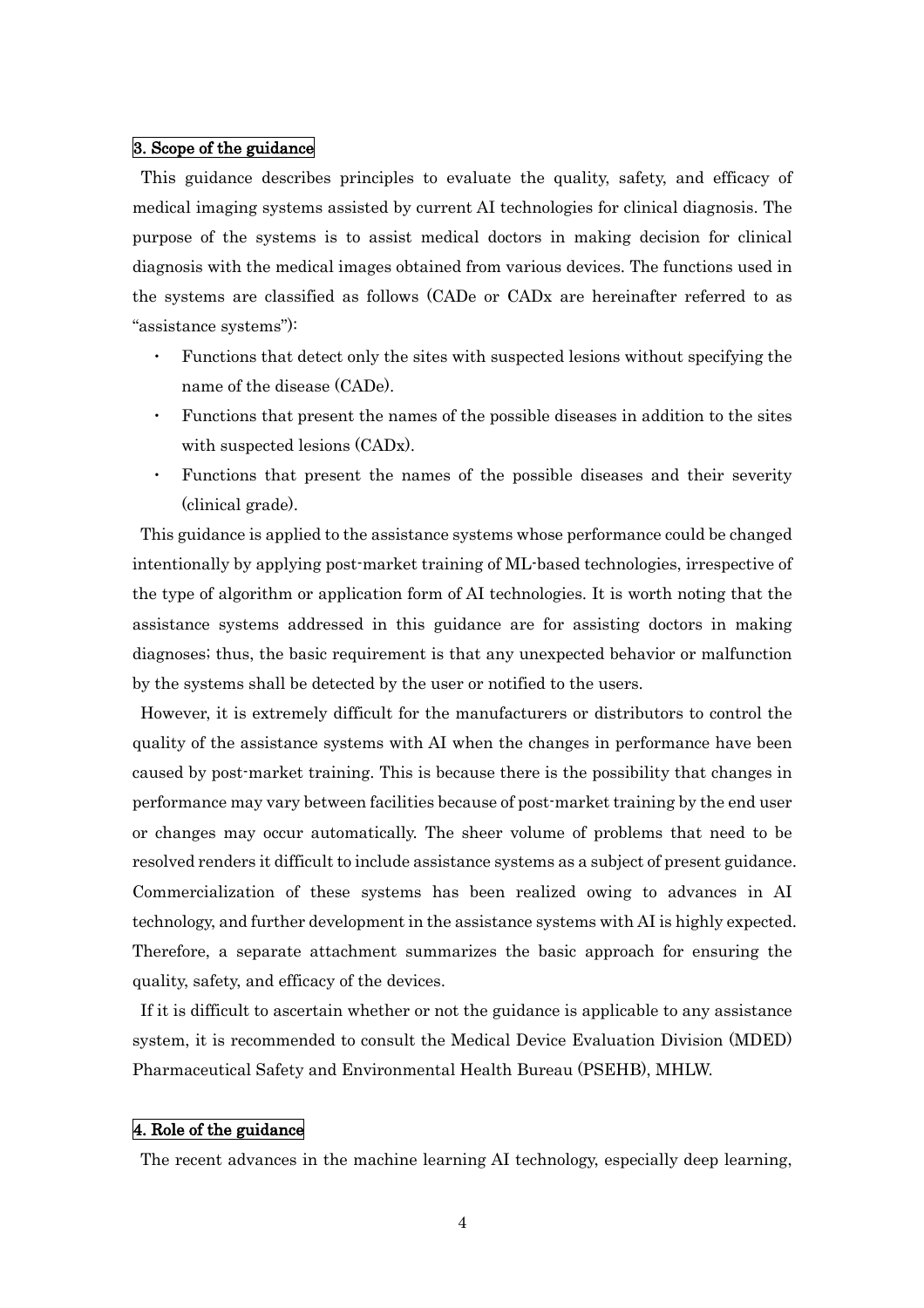which enables automatic training by the existing data, has allowed us to accept the clinical use of assistance systems with AI. AI can perform repeated training during a shorter period of time because of the development of frameworks that continuously collect large amounts of data and significant improvement of computation performance. It is now technically feasible for the assistance systems to automatically collect clinical data and to improve their performance by post-market training. This leads to the expectation that implementing assistance systems will improve their performance either in a stepwise or in continuous manner after marketing. In contrast, the automated training systems can possibly degrade performance by inputting improper data. Therefore, there are arguments both for and against these possible functions

This guidance only describes the points to be considered, including the problems that need to be solved for market approval of these assistance systems. Thus, this guidance is an informative document for the market approval applications. In addition, the revision of this guidance will be required in the future based on future technological innovations or accumulation of knowledge.

Assistance systems should be evaluated flexibly based on a scientific rationale and with a full understanding of the individual methods for their construction, intended use, and characteristics. In addition to this guidance, the above-mentioned "Guidance for computer-aided diagnosis devices" and related guidelines (both domestic and foreign) should be good references for their evaluation. For instance, refer to the office memorandum titled "Guidance on applying for a market approval of medical device programs" provided as an attachment to the "Publication of guidance on applying for a market approval of medical device programs" circulated by the Medical Device and Regenerative Medicine Product Evaluation Division (MDRMPED), PSEHB, MHLW, dated March 31, 2016 for more information.

Note Factors for post-market training by deep learning include the weights of network connections (coupling), as well as network hyperparameters (such as the number of layers, number of feature maps, convolution filter size, number of units, etc.). One example of the training process is to select an appropriate combination of hyperparameters (including the above) that exhibit the fewest number of errors from the results of exhaustive learning of their various combinations to minimize errors (losses) between training data and output from networks. However, it is recommended to consult with the Pharmaceuticals and Medical Devices Agency if assistance systems with the modified hyperparameters by post-market training for improving their performance are accepted as they may require minor modification or a process for a partial-modification approval.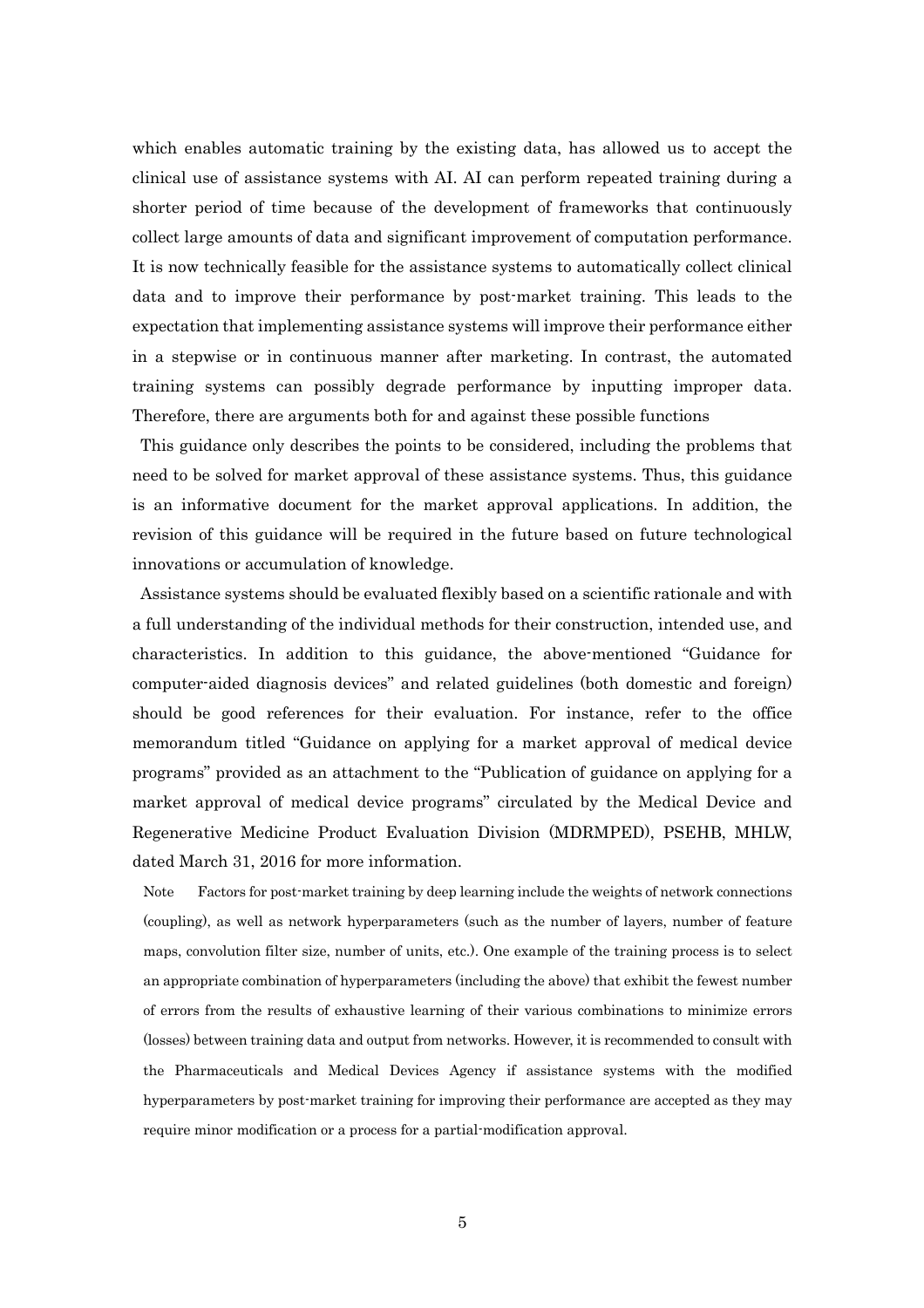# 5. Open problems and direction of their solutions

## (1) Black box

When utilizing machine learning (deep learning in particular) for AI, a final process for decision making by a neural network always becomes a "black box" because of its design principles, wherein a clear justification for an output from the AI is sometimes difficult. Therefore, it is difficult to elucidate an "operating principle" to ensure performance with conventional medical devices for their market approval. During the approval process, rather than describing the details of the diagnostic algorithms, the focus should be on the performance evaluation by confirming whether the input yields the required output, which is similar to the evaluation of other medical device programs.

As described above, it is difficult to describe the operating principles and algorithms in detail; thus, it is also difficult to predict the output other than where the performance has been confirmed (i.e., rare cases not included in the training data during development of AI). Considering these risks, to ensure the performance of assistance systems utilizing ML (particularly for those utilizing deep learning), manufacturers should guarantee the performance by indicating that the systems always meet the performance specifications, which have been stipulated by the manufacturers based on scientific and clinical rationales in accordance with the methods and intended use. These values for the target disease should include the detection rate, false positive rate, false negative rate, time required for detection, and other necessary factors (refer to Section 6-3).

Functions that inform any unexpected outputs of the assistance system to the users should also be required. The manufacturers should prepare the functions that easily facilitates the verification of its performance by the users (refer to Section 6-4). For instance, only allowing users who satisfy requirements to be able to determine any unexpected outputs of the system or to provide immediate feedback of usage monitoring under clinical circumstances by which the manufacturers can verify the performance.

It is extremely difficult to completely eliminate unexpected behaviors or misjudgments; thus, operational processes should be considered beforehand, which collect the above information to perform appropriate countermeasures.

### (2) Changes in performance

The performance of some assistance systems utilizing AI are expected to improve by altering the diagnostic algorithms from post-market training. However, this alteration may degrade their performance by post-market training because of the unexpected changes in the algorithms. Taking these benefits and risks into consideration, the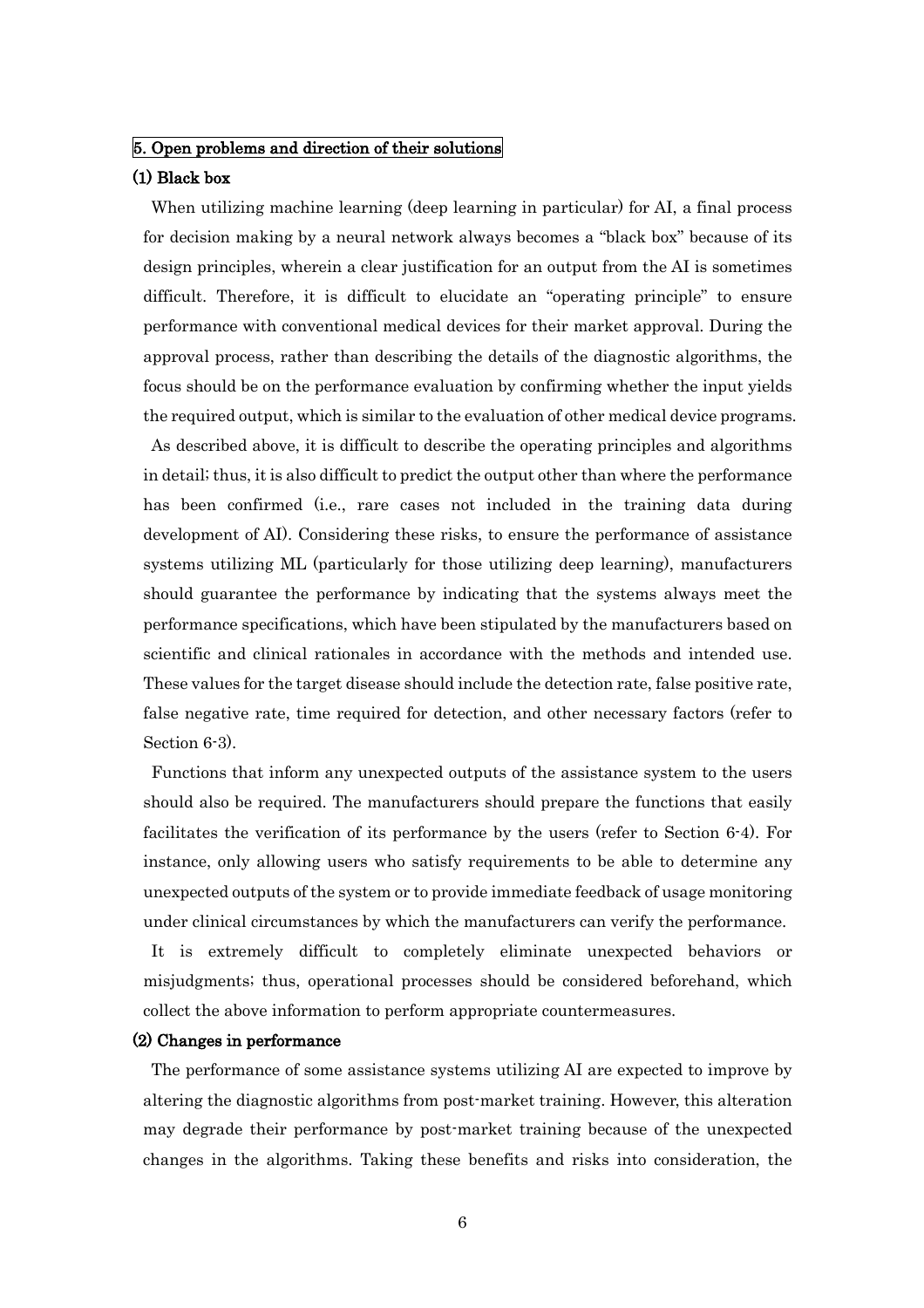assistance systems are required to ensure the quality of the training by defining the requirements for the training data and processes, as well as by continuously verifying their performance.

### 1) Continuous verification of performance

If assistance systems can change their performance continuously or frequently by post-market training during their clinical use, the assistance systems should be validated each time their performance changes to ensure their quality, safety, and efficacy. During this process, the verification and management of the altered performance is especially important, in addition to the management of the entire process. Therefore, the change in performance levels that may be caused by postmarket training should be stipulated in advance in accordance with the purpose within an acceptable range based on clinical and statistical validity. Furthermore, verification methods that can be applied to the devices and measures if the change in performance is beyond the stipulated range should be defined (refer to Sections 6-3 and 6-4). Regarding the data used for verification, the reason and validity for the use should be indicated with a clarification of their source (refer to Section 6-2-2).

## 2) Quality assurance associated with performance changes

Improving the performance of assistance systems utilizing AI technology requires appropriate post-market training; thus, the training algorithm and data should be clarified (refer to Section 6-2-2).

If an assistant system has an algorithm to learn new data collected via their clinical usages, their performance will be changed just after finishing the training process. In this case, the training process and the performance verifications for the changes in its performance should be implemented by the manufacturers to ensure the quality, indicating a necessity to satisfy the requirements which are similar to those for its original market approval (refer to Section 6-3-1).

Meanwhile, for devices that can change their performance continuously or frequently by post-market training at the same time of their clinical use, their performance may deteriorate contrary to the manufacturer's intention, i.e., it may fall below levels that are clinically unacceptable. To prevent such deteriorations, the assistance systems should be connected to the manufacturer via the internet (refer to Section 6-3-2) so that the manufacturer can perform its adequate verification or measures in accordance with the purpose and risks associated with the assistance systems.

In principle, the manufacturers should ensure the quality of the assistance system even after its performance has been changed. In addition, any additional measures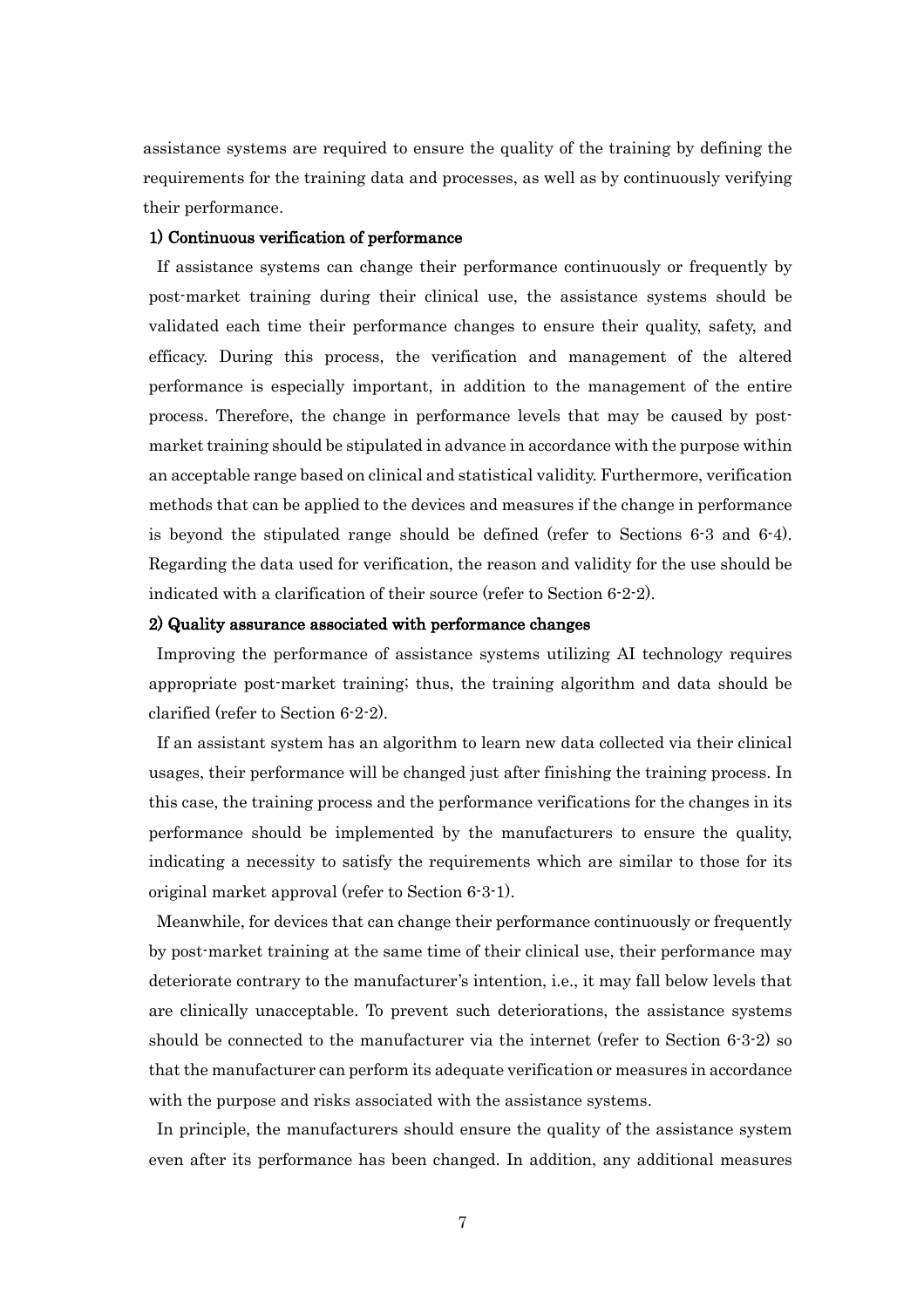necessary for ensuring the quality that depend on the risks associated with utilization of the assistance systems should be provided. Some examples include applying measures to the user's computer if the performance deteriorates below the lower limit, conducting a training session for users to prevent misuse or off-label use, and disabling post-market training functions by the users (refer to Section 6-4).

## 3) Principles on market approval process

Generally, additional processes for market approval may be required if improvement of the performance of assistance systems affects the clinical efficacy as well as its quality or safety; however, the necessity of the process should be determined in accordance with the magnitude of the changes in performance as well as the considerable risks associated with those changes.

An upgrade that improves the performance may produce a new product, or applying such an upgrade may incur costs; thus, it is conceivable that this type of change in performance should not be applied to all relevant assistance systems already sold on the market, thereby resulting in existence different versions on the market. Follow-up systems pertaining to upgrades and a suitable process for market approval of the upgrade should be discussed with consideration of the unique distribution of assistance systems utilizing AI.

### (3) Assigning responsibility

For medical devices utilizing AI, concerns about the ambiguity of locating responsibility of their usage have been raised. For assistance systems, there is a risk that doctors entrust the final diagnosis to these medical devices, even though their purpose is only to "aid in the diagnosis." As with conventional medical devices, the manufacturers are responsible for the maintenance and the troubleshooting of assistance systems in the event of the design- or specification-related problems, failures, or malfunctions; however, in order to clarify the responsibility of their users as well as their proper use, it is necessary to indicate the intended use and use method for assistance systems, and to provide measures such as an operation training for ensuring their proper use by users. (refer to Section 6-4). It is worth noting that the notification No. 1219-1 by the Director of Medical Profession Division, Health Policy Bureau, MHLW entitled "Relationship between the use of software programs utilizing artificial intelligence (AI) for assisting diagnosis, treatment, etc., and the stipulations of the Medical Practitioners' Act Article 17", dated December 19, 2018, point out that medical doctors play the major role in diagnosis and treatment even if they utilize such assistance software programs and that they are the ones who are responsible for the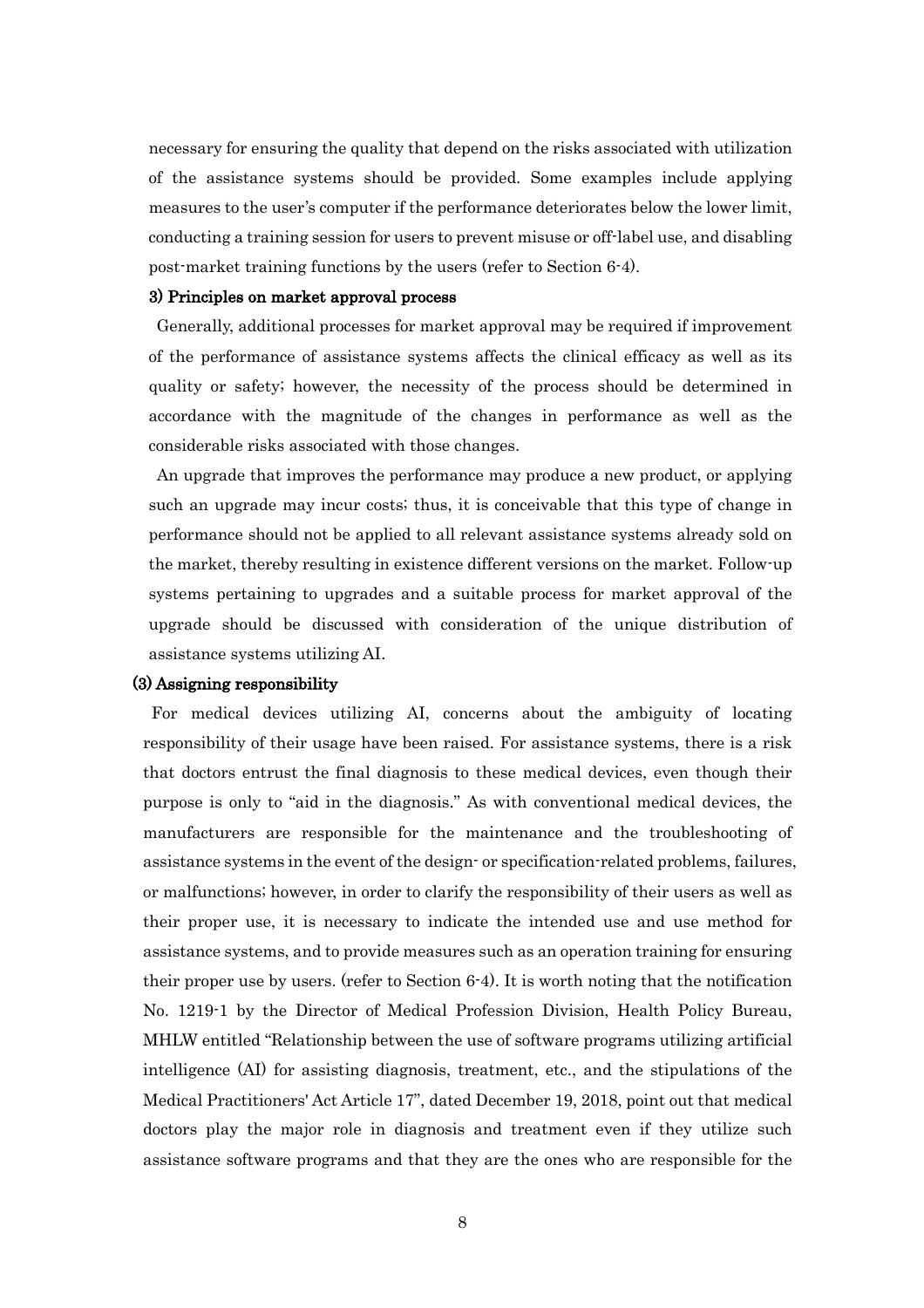final decision related to diagnosis and treatment.

# 6. Points to consider in evaluation

### (1) Principles

Since the assistance systems to which this guidance applies are different from conventional medical devices, it is difficult to ensure their performance by principles of the mechanism (the implemented detection/diagnostic algorithms) or design specifications. Therefore, it is necessary to define factors that affect their performance, including conditions with which their performance and limitations can be evaluated. Satisfying requirements for their market approval, the performance of assistance systems should be verified utilizing the factors defined in accordance with medically and statistically valid methods. The quality, safety, and efficacy of assistance systems should be evaluated utilizing performance levels set according to their intended purposes with reference to the aforementioned notification entitled "Guidance regarding computer-aided diagnosis devices."

Considering the above-mentioned contents, specific points to consider in evaluation of the assistance systems are described based on state-of-the-art sciences.

# (2) General points on principles of detection/diagnosis, learning, and information security of the assistance systems

# 1) Principles of detection/diagnosis (algorithms)

For the systems utilizing the detection/diagnostic algorithms whose processes can be specified, the final algorithms and an overview of the software programs for the system should be provided for their market approval process. However, for the systems utilizing the algorithms, such as deep learning, whose processes cannot be specified (become a "black box"), it is difficult to provide final algorithms for the detection/diagnosis for the market approval process. In this case, an original network structure of deep learning for the detection/diagnosis and an overview of the software programs should be provided for the approval process. If an advance in technology makes it possible to clarify the final behaviors of a "black box" network, such information should be provided to the extent possible.

#### 2) Training

The assistance systems should have the performance required to achieve their intended purpose by training AI using appropriate training data. Thus, it is necessary to explicitly indicate the content for items that is required for their market approval process with reference to the following examples in accordance with the mechanisms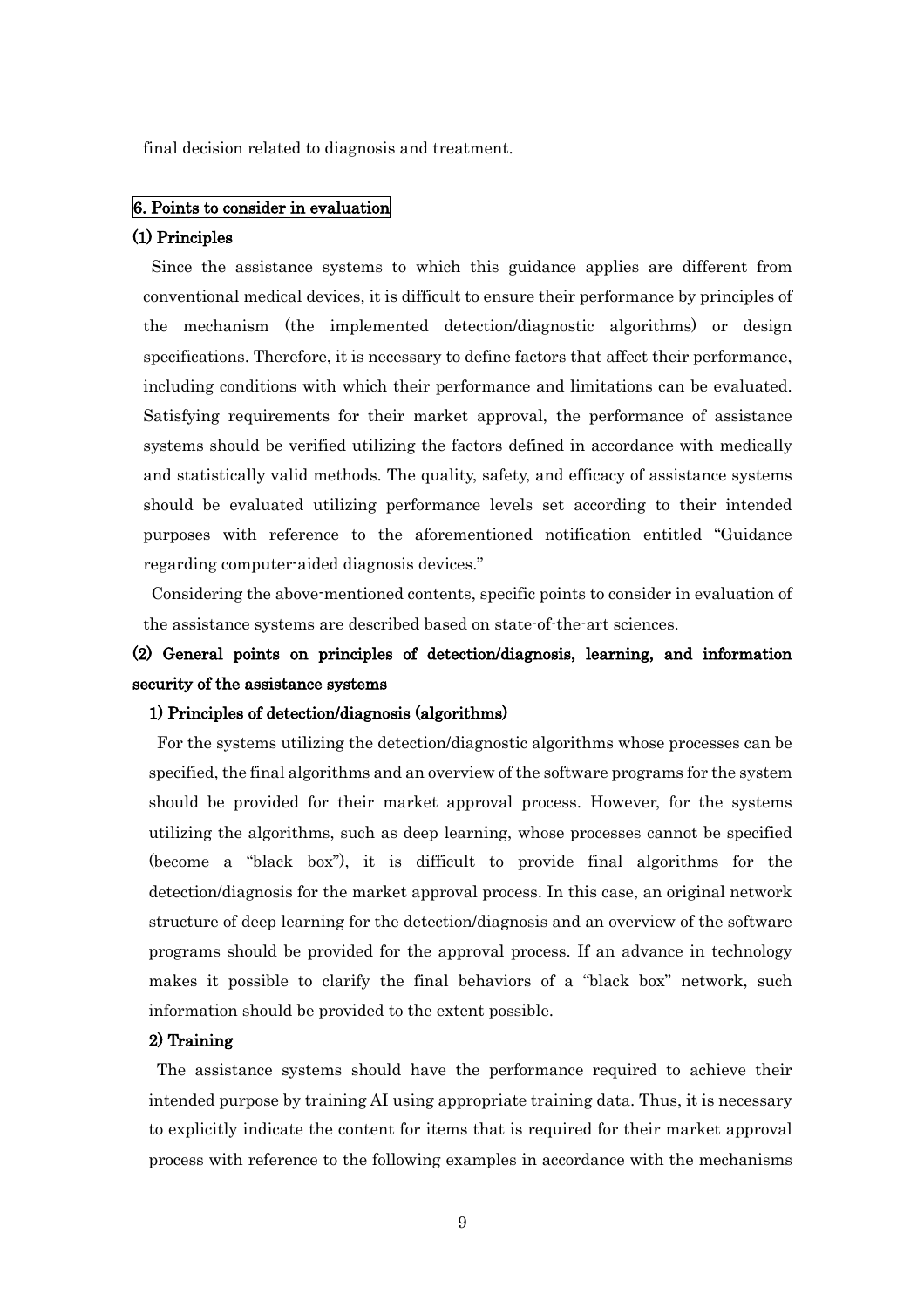and defined performances of the assistance systems, as well as to indicate the reasons and validity for using them.

- ・ Learning algorithms and overview of software programs (clarify if the learning algorithm is supervised, semi-supervised, reinforcement learning, self-learning, etc.)
- Data (specify the necessary items with reference to the following for training data, validation data<sup>Note 1</sup>, and test data<sup>Note 2</sup>)

Note 1 Validation data: Data used for determining the hyperparameters of machine-learning algorithms (such as parameters for determining the objective functions of support-vector machines, number of layers of deep learning networks, number of feature maps, convolution filter size, and number of iterations of learning.)

Note 2 Test data: Data used for evaluating/verifying the performance of systems

- Data source (includes clarification of the methods of data acquisition and management. In particular, when using the images and other information as post-market training data, which have been acquired from the use of assistance systems after their marketing, methods to obtain informed consent from patients should be also included.)
- $\triangleright$  Imaging parameters during image data acquisition.
- $\triangleright$  Type of clinical data linked with images<sup>Note 3</sup> (includes annotations, such as locations of the lesions, size (including label images), and differentiation results between benign and malignant.)
- $\triangleright$  Data other than that from clinical images if used Note4 (image data created by a computer simulation for data augmentation or using a phantom.)
- $\triangleright$  The number, size, density levels, and other necessary factors of the image data.
- $\triangleright$  Applicable processing methods if processing (e.g., anonymization) was performed before training.
- $\triangleright$  Doctors or experts who made the final decision regarding clinical data.
- $\triangleright$  Those responsible for the final decision if data other than clinical data were used.
- $\triangleright$  Schemes for managing the test data by completely severing its ties from the learning process.

Note 3 Hitherto, almost all assistance systems have been developed utilizing medical images which have annotations with high clinical reliability. However, advances in technology in recent years have enabled the use of natural or artificial images, as well as linked data with low reliability in terms of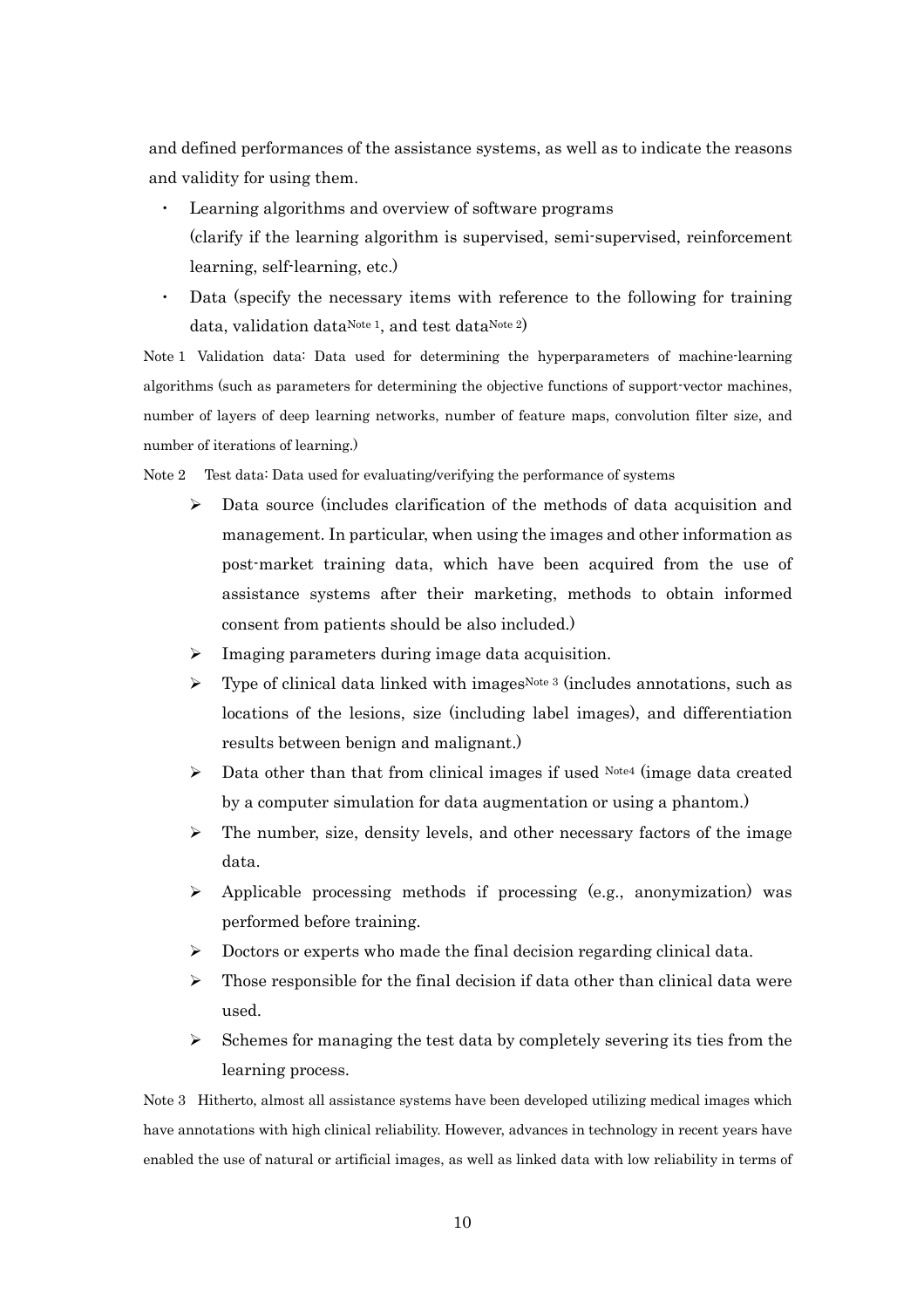clinical information (weak label data), as training data for developing the assistance systems. However, if such data are to be used as training data of the systems, its validity and justification for use should be provided. Regarding points to consider for the test data, refer to Section 6-3 in accordance with the evaluation stage.

Note 4 When utilizing transfer learning for the assistance systems, the use of natural images, medical images obtained by different imaging modalities, or images constructed artificially as training data is expected. Detailed information should be provided regarding the target legions, types, and number of images if natural images are used. If medical images obtained by the different modalities are used, similar information to those obtained by a modality for the final system should be provided. If artificial images are used, methods of their construction and other necessary information should be provided in detail.

If the images used as training data for the assistance systems are acquired from a database, the use of the database should be validated. The following are examples of items related to the database of which a description may be required for market approval application of the systems. It should be noted that not all but necessary items should be appropriately selected or added in accordance with features of the used database:

- ・ Overview of database administrator (academic society, certified anonymous processed medical information creator, etc.), organizational structures, etc.
- ・ Business plans documented by the administrator.
- ・ Business content outsourced to a third party by the administrator.
- ・ Types of data stored in the database.
- Outline of database and design.
- ・ Procedures involving the management of data and their operational status and so on.

All items related to the above-mentioned training should be organized into common and different requirements and separately described between training during premarket development and post-market development of the system. For example, if the machine-learning algorithms for training during the design and development is different from those for post-market training, each of them should be clarified and separately described. If the hyperparameters of the machine-learning algorithm are re-determined by post-market training, the possible ranges of their changes should be defined in advance, and the changes of those hyperparameters after the post-market training should be validated to be within the defined ranges. Furthermore, changes of the neural network after post-market training should be recorded in each change of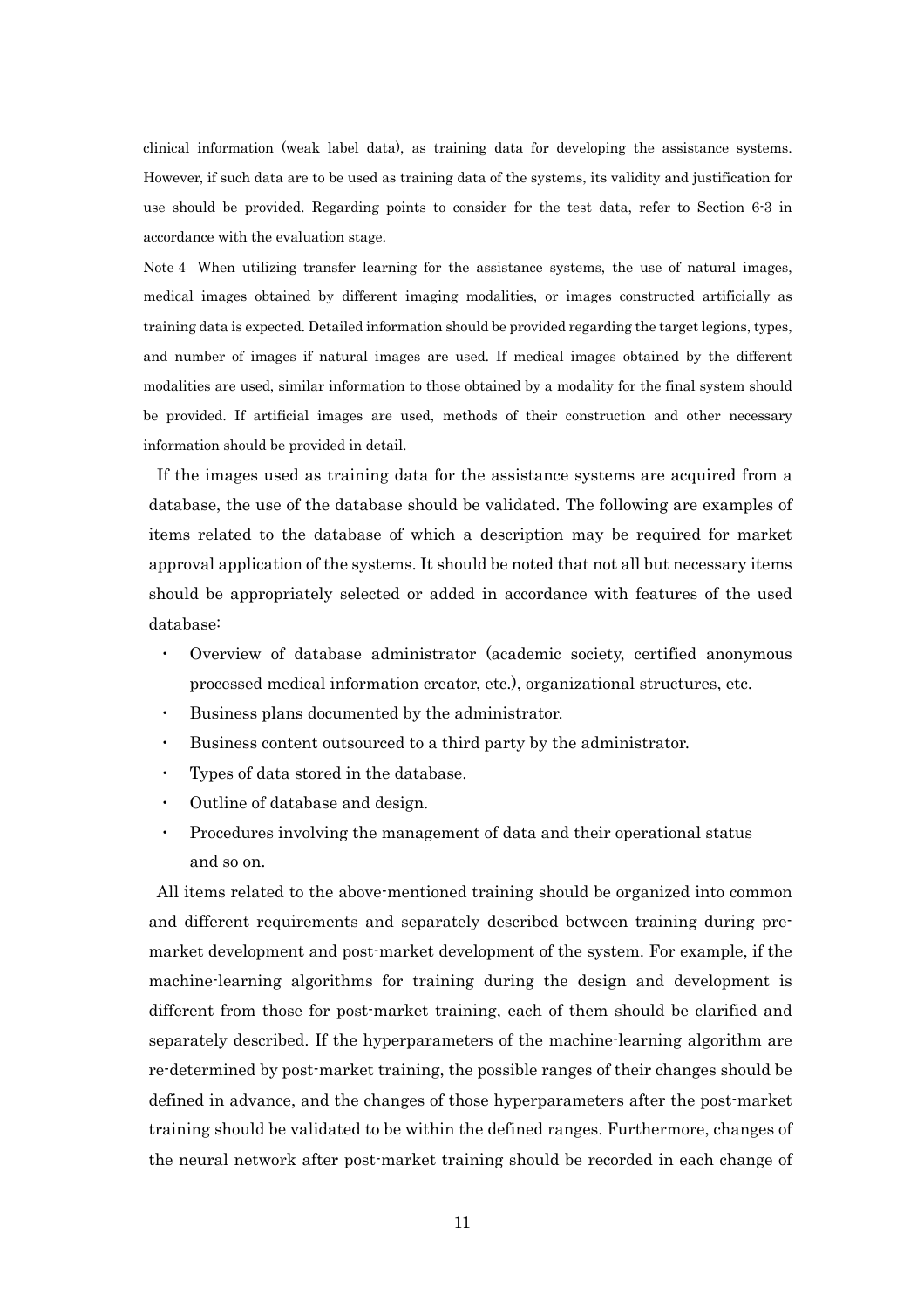the performance for necessary validation of the systems in the future.

### 3) Use environment and information security

When using the AI technology, the following items should be described after clarifying the type of AI, either on-premise or cloud.

- Methods of data transfer from imaging modalities.
- Possibility of interference with imaging modalities or other types of software for the modalities by installing a necessary software for use of the systems.
- If an assistance system is connected to an external device, such as the Internet, measures required for ensuring its cyber security are prepared with referring to the joint notification No. 0428-1 by the Director of MDRMPED, Minister Secretariat, MHLW and by the Director of Safety Division, PFSB, MHLW entitled "Ensuring cyber security in medical devices", dated April 28, 2015.
- If the clinical information that was obtained through the usage of the assistance system is converted into post-market training data, proper management and protection of personal information are placed with referring to the following guidelines:
	- $\triangleright$  "Guidance for the appropriate handling of personal information in medical and nursing-related providers," dated April 14, 2017, Personal Information Protection Commission and MHLW
	- $\triangleright$  "Guideline for the safety management in medical information systems, 5th ed.," May 2017, MHLW

Note If necessary, refer to the Act on the Protection of Personal Information as well as the Act Regarding Anonymized Medical Data to Contribute to R&D in the Medical Field.

### 4) Conditions of imaging modalities for assistance systems

For assistance systems to fulfill their predetermined functions, a format, a resolution, and other parameters related to the medical image data obtained by the modalities of the systems should satisfy the necessary requirements of the systems. Since the performance of the assistance systems may be influenced by the capturing methods and the parameters of the medical image data for the learning process of the AI, it is necessary to define them even if the system can be utilized with all specific imaging modalities on the market.

# (3) Evaluation of safety, quality, and efficacy

# 1) When applying for market approval

The evaluation of an assistance system should be performed in correspondence to its purpose and risks; thus, it is necessary to determine the standard values (detection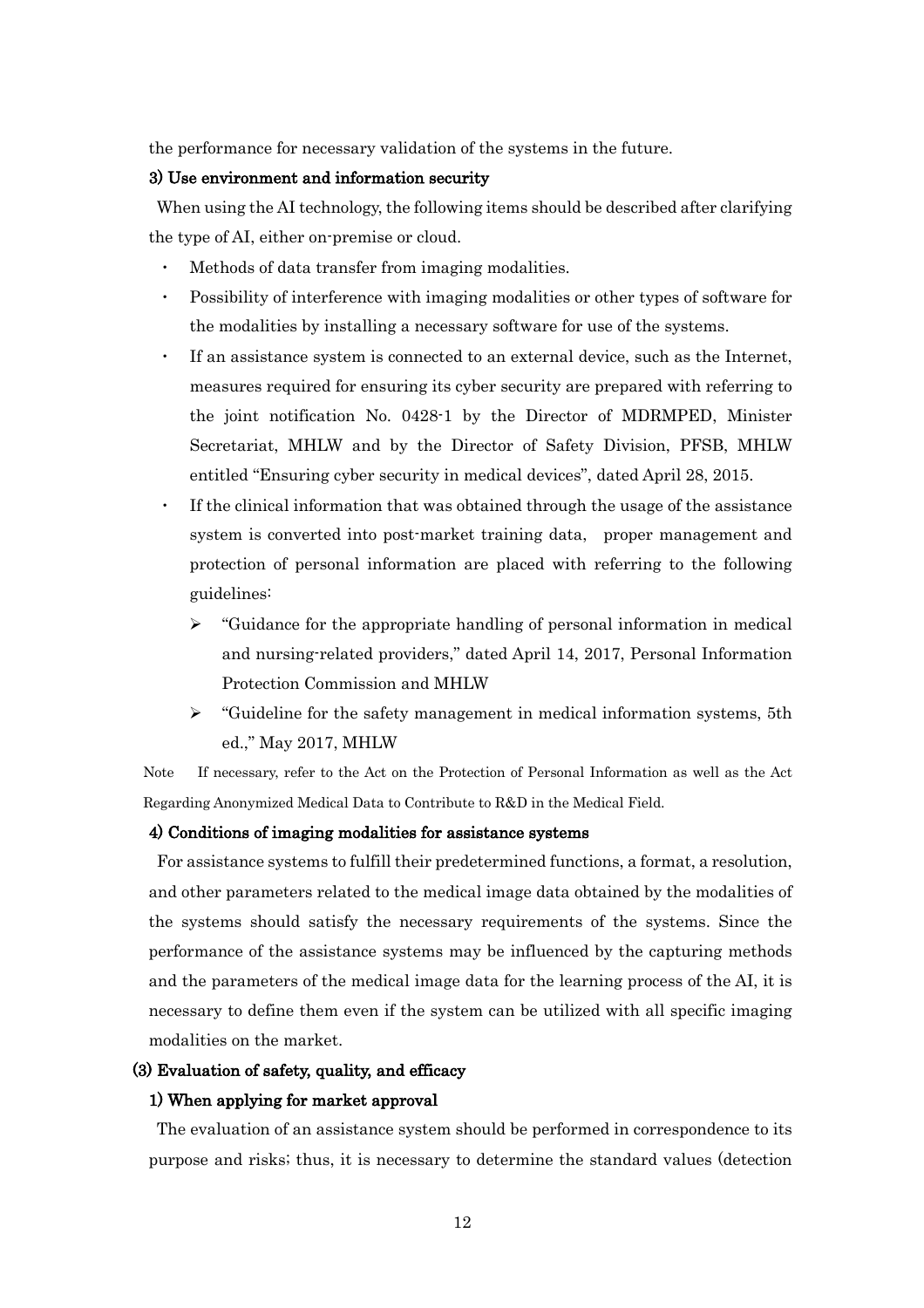rate, etc.) for ensuring its quality, safety, and efficacy with appropriate validity, based on its purpose and risks, before performing its evaluation.

Other than those items listed in Section 6-2, issues specific to assistance systems that require clarification in various evaluations include the following:

- Functions of connected imaging modalities (especially for a system that can utilize an existing image modality).
- The performance verification protocol of the systems, including those responsible for the verification.
- $\triangleright$  If the performance verification is performed as a clinical trial, protocols to determine the diagnosis results of its subjects should be validated to ensure accuracy of the trial.
- $\triangleright$  If a retrospective verification is performed, test data of the verification should be validated with necessary information.
- The type, source, and validity of the test data used for the performance verification (management methods and other information should also be clarified if necessary).
- Defined ranges of performance changes that may occur after marketing (lower limit for the detection rate, limits for the false positive rate, false negative rate, etc.) and clinical or statistical data ensuring the validity of these definitions of the ranges.
- Measures for ensuring that the efficacy and safety are secured within the defined ranges even when performance changes have occurred after marketing (methods to obtain training data, methods for verifying the performance after the change, etc.).
- Problems that may occur with performance changes, etc.

Sets of test data used for performance verification should be independent of those of training or validation data for the systems. Moreover, when considering the characteristics of the subject group, the number and quality of the test data should be significant enough to be able to explain their validity for the verification. However, it is difficult to define the requisite number of test data uniformly because the necessary number of test data for assistance systems varies depending on the method and subjects of the machine learning for the systems as well as their purpose. Therefore, not only the information regarding the method of performance verification of the assistance systems and test data utilized, but also the schemes for validating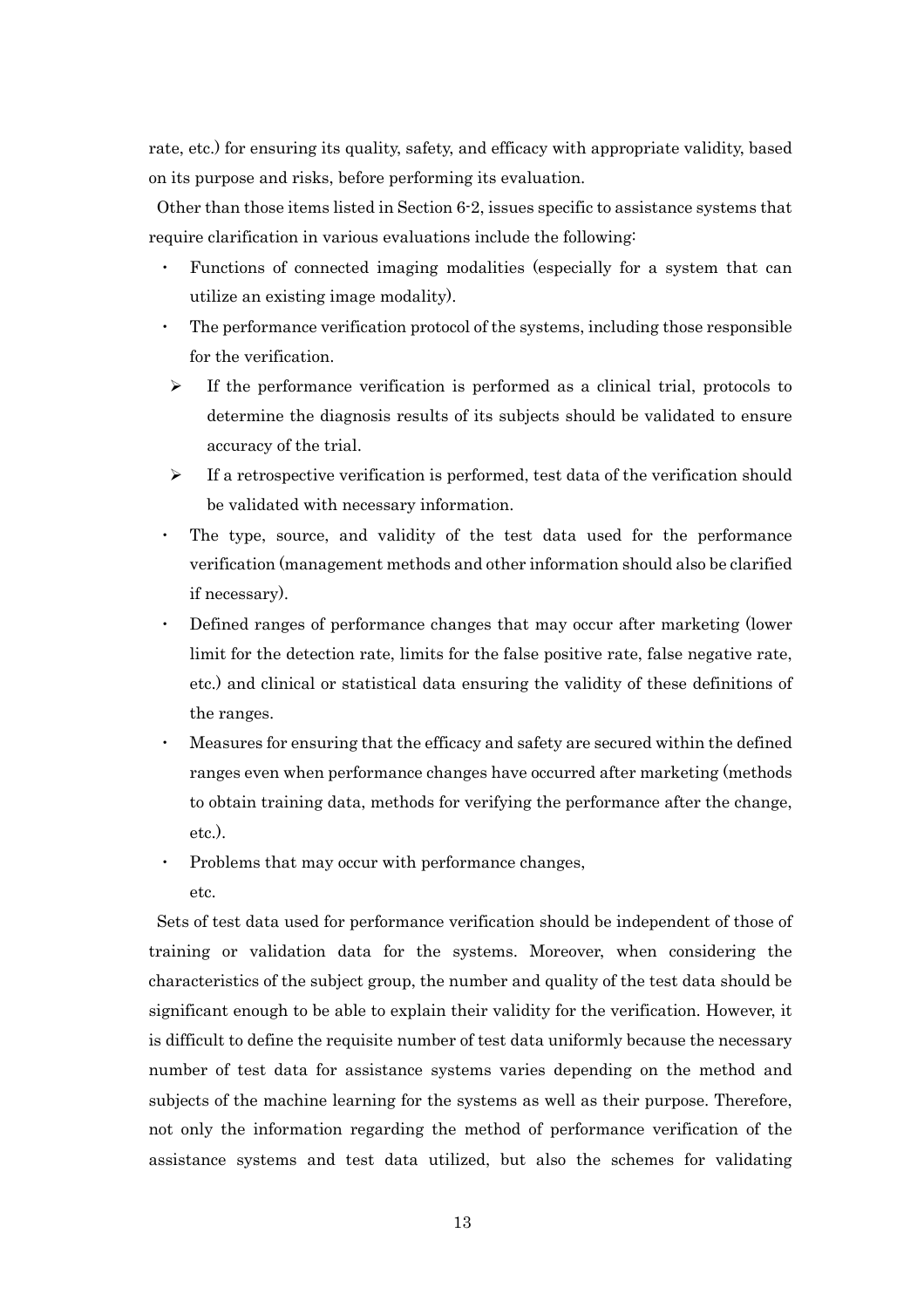performance that include the test data should be documented.

#### 2) After post-market training

Regarding the performance changes that occur in the assistance systems after marketing, the performance change by post-market training data should be validated after confirming that it satisfies the predefined ranges from a clinical or statistical perspective by the performance verification methods specified when applying for their market approval.

When assistance systems are utilized within the existing imaging modalities, the quality of the image data obtained may vary depending on the performance of the imaging modalities. Therefore, requirements of image data for post-market training should be defined so that measures can exclude data from the post-market training that does not meet the requirements. Requirements of the performance verification process and sets of test data for the systems after post-market training are essentially the same as those used for the first application for market approval mentioned in the previous section. Furthermore, it is also required to clarify which medical doctors or specialists are responsible for the determined diagnosis of data for the post-market training as well as for test data to evaluate the performance of the systems with postmarket training, as described in the previous section.

For assistance systems that are connected to AI through a network, a mechanism informing their users of any changes that have occurred in their performance would be preferable so that the users can obtain a complete understanding of the details regarding their required performance and operation.

The necessary considerations for each method of post-market training for the performance changes of assistance systems are shown below.

### 1: Stepwise changes in the performance with each upgrade of the systems

This applies to the assistance systems whose performance will be changed by a post-market training with data obtained from clinical practice. In this case, collection of the data as well as the post-market training of the systems should be performed by manufacturers in a suitable manner (e.g., minimizing data biases and collecting enough data based on clinical/statistical validity). If data other than those obtained from clinical practice are used, such use should be clarified and validated when applying for market approval of the systems.

In such cases, the manufacturers are responsible for the evaluation of the revised performance, in addition to ensuring the safety and quality associated with such changes in each upgrade. For the evaluation, the aforementioned "Guidance for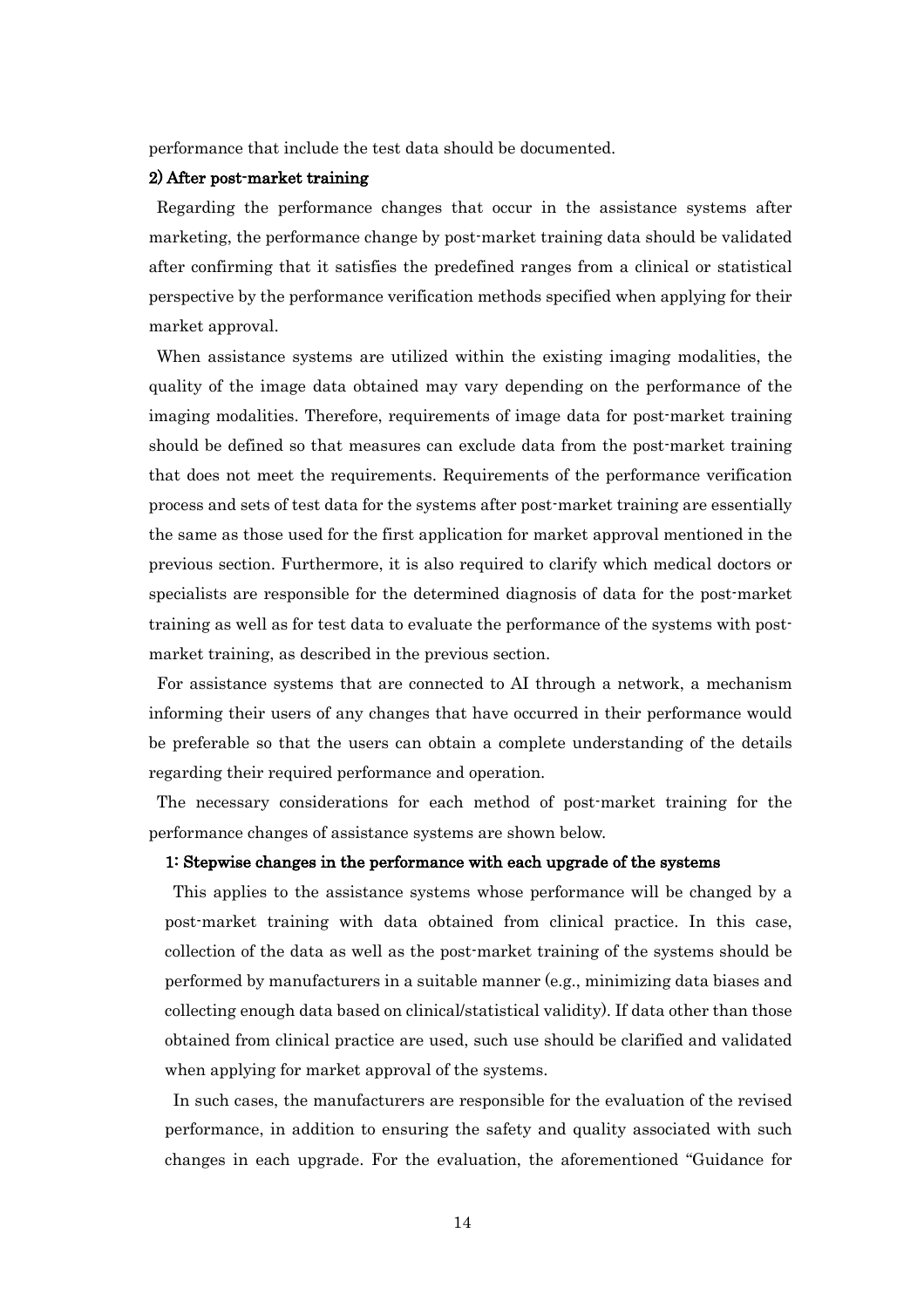computer-aided diagnosis devices" should be referred to as when applying for market approval of the systems.

Furthermore, the procedures for market approval required for the assistance systems, for which performance can change by post-market training, may vary depending on the principles and characteristics of the systems; thus, the anticipated ranges of the performance change should be determined by consultation with the Pharmaceuticals and Medical Devices Agency prior to applying for market approval.

# 2: Continuous or frequent changes in the performance by post-market training associated with clinical practices

This applies to the assistance systems that enable post-market training of data obtained by their clinical practices continuously or frequently, thereby causing continuous or frequent changes in their performance. In this case, the AI for the systems should be managed by the manufacturers through a network for the respective assistance systems. In such cases, it is especially important to ensure that the changed performance and quality of the assistance systems by the automatic post-market training are within the predefined ranges at the time of market approval. Therefore, the training processes and methods for managing them should be precisely documented. In addition, mechanisms for keeping the changed performance within the predefined ranges should be set up in advance, and the performance should be periodically verified by the manufacturers. Furthermore, risk management for possible problems occurring with such upgrades, such as unexpected behaviors or an incorrect diagnosis, are necessary to prepare their solutions.

# (4) Risk management

#### 1) Principles

The risks associated with assistance systems include "wrong information" presented by the systems which cause a deviation in performance from the predefined ranges as a result of the post-market training. For assistance systems wherein a stepwise change in the performance is intended for each upgrade, the manufacturers should market them only after the problems caused by the performance changes are solved so that the risks can be minimized. In contrast, for assistance systems wherein a continuous or frequent change in the performance by immediate post-market training is intended, there is a high risk of "wrong information presentation" due to the performance changes; thus, a specific mechanism for avoiding these risks should be implemented. In addition to the above-mentioned risks, off-label use can increase the potential for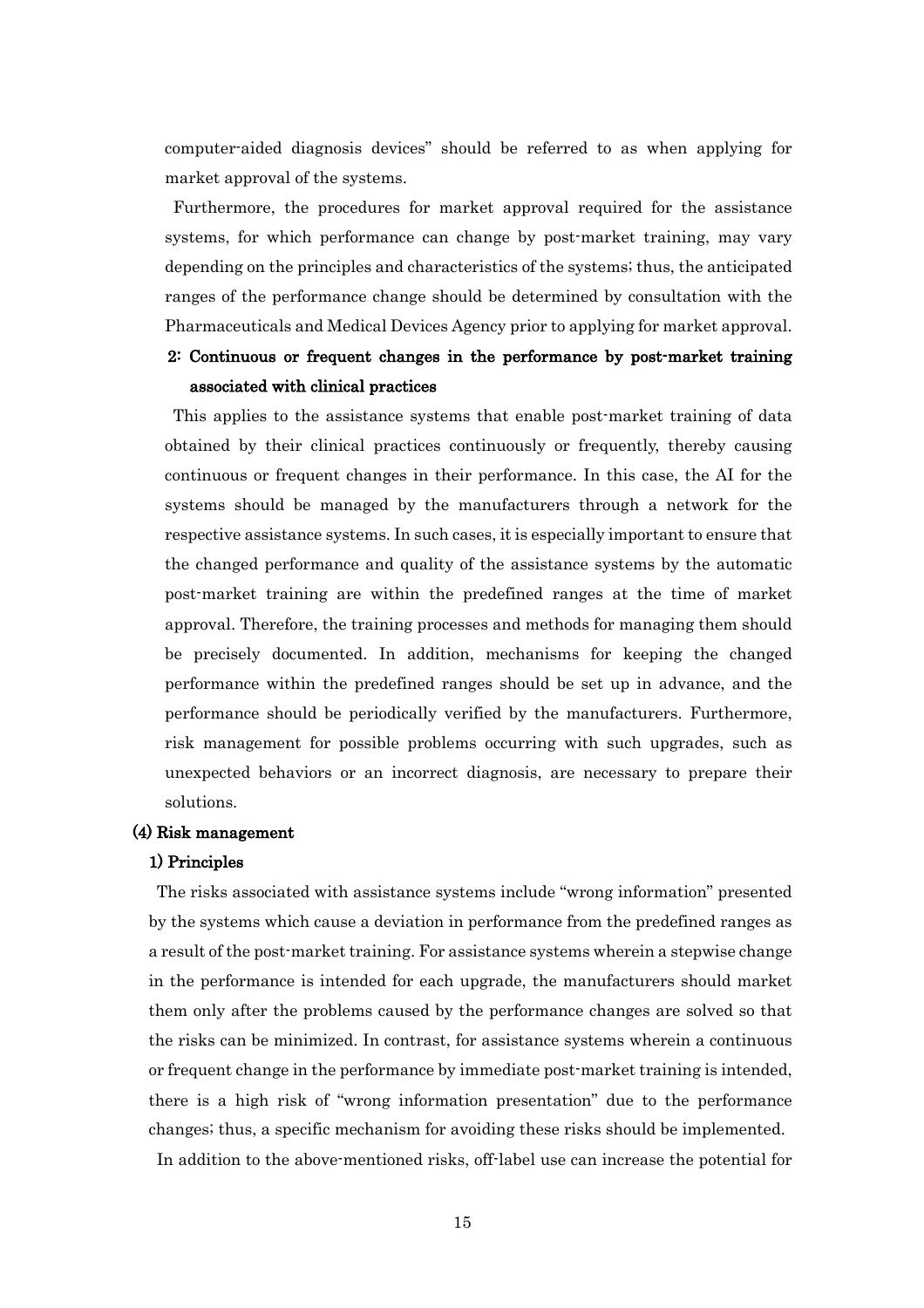unexpected behaviors of the assistance systems which are insensible for the users; thus, measures for preventing off-label use should be provided.

## 2) Measures for the risks

To reduce the above-mentioned risks, assistance systems that require measures should be equipped with the following functions that either ensure performance based on which ranges are defined during the application for market approval, or specify the steps for the measures depending on the purpose of the assistance:

- ・ A function for saving a detailed log (use environment, diagnostic result, persons responsible, etc.) for images used as post-market training data (refer to Section 6-2).
- ・ A function for periodically assessing the performance by self-testing using the internal data of the assistance system, where the performance at that time is shown to the users, to confirm a minimum performance standard.
- ・ A function for restoring the AI to the initial state at the time of purchase or to the state immediately prior to the change when the above functions have confirmed that the above-mentioned risks have occurred.
- A function for terminating the assistance systems when necessary when the above-mentioned risks occur.
- ・ A function for providing sequential feedback of the circumstances during clinical practices, thereby enabling the manufacturers/distributors to verify the performance as appropriate.

The manufacturers should limit the users to healthcare professionals, such as doctors with expertise who correspond to the intended purpose of their assistance systems and receive education (a training session) on how to use them. Furthermore, it should be clarified to their users that only medical doctors can make the final decisions about definitive diagnoses and other medical practices. Appropriate measures, such as a user training session, should also be provided to prevent misuse by users or off-label use. The measures such as user training would preferably be conducted in accordance with the relevant academics.

# 7. Examples of additional points to consider according to the characteristics of the equipment

(1) For assistance systems where changes in their performance by post-market training causes a higher risk in some assisted diagnoses than in others

For example, for a pathological diagnosis, the diagnosis made is the final decision in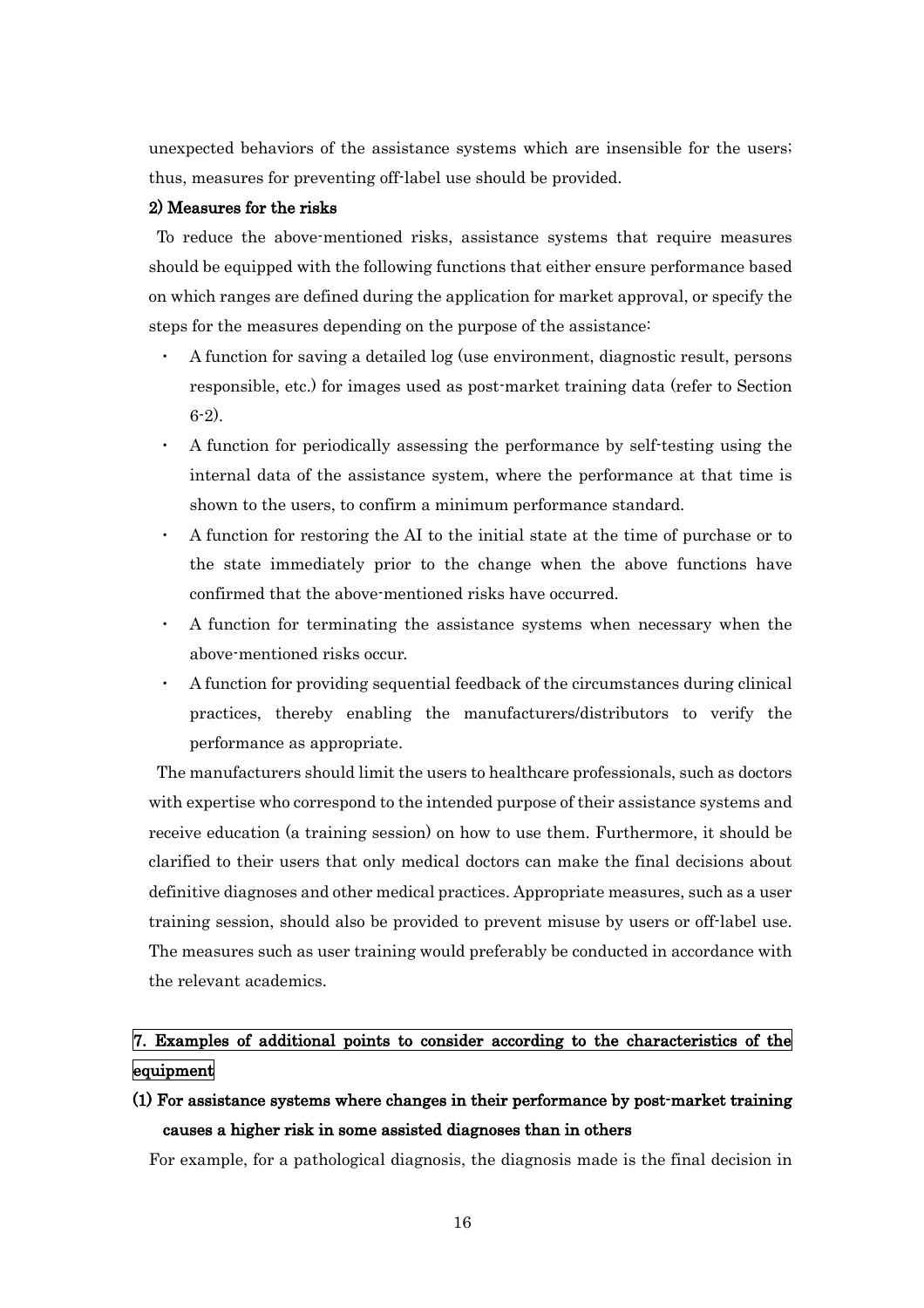clinical practice. Therefore, regardless of the type of algorithm, changes in the performance after marketing of the assistance system may decrease the detection rate and/ or accuracy rate, thereby entailing a high clinical risk. Since the quality, safety, and performance of such assistance systems need to be sufficiently ensured, pathologists should be involved in every process of the post-market training, verification of the performance changes, and validation of the systems.

## (2) For assistance systems applying to video images

For assistance systems with video-imaging modalities such as gastrointestinal endoscopic devices and ultrasonic diagnostic imaging, details of how to use the video images as the training data for AI should be clarified. Accordingly, in addition to stating the format of the video and how it is acquired, the process of converting the data into training data should also be clarified.

Moreover, capturing the conditions and quality of the video images of such modalities depends on the skill of the users; thus, the conditions that allow the images to be used as training data for such assistance systems should be defined and their validity should be clarified.

-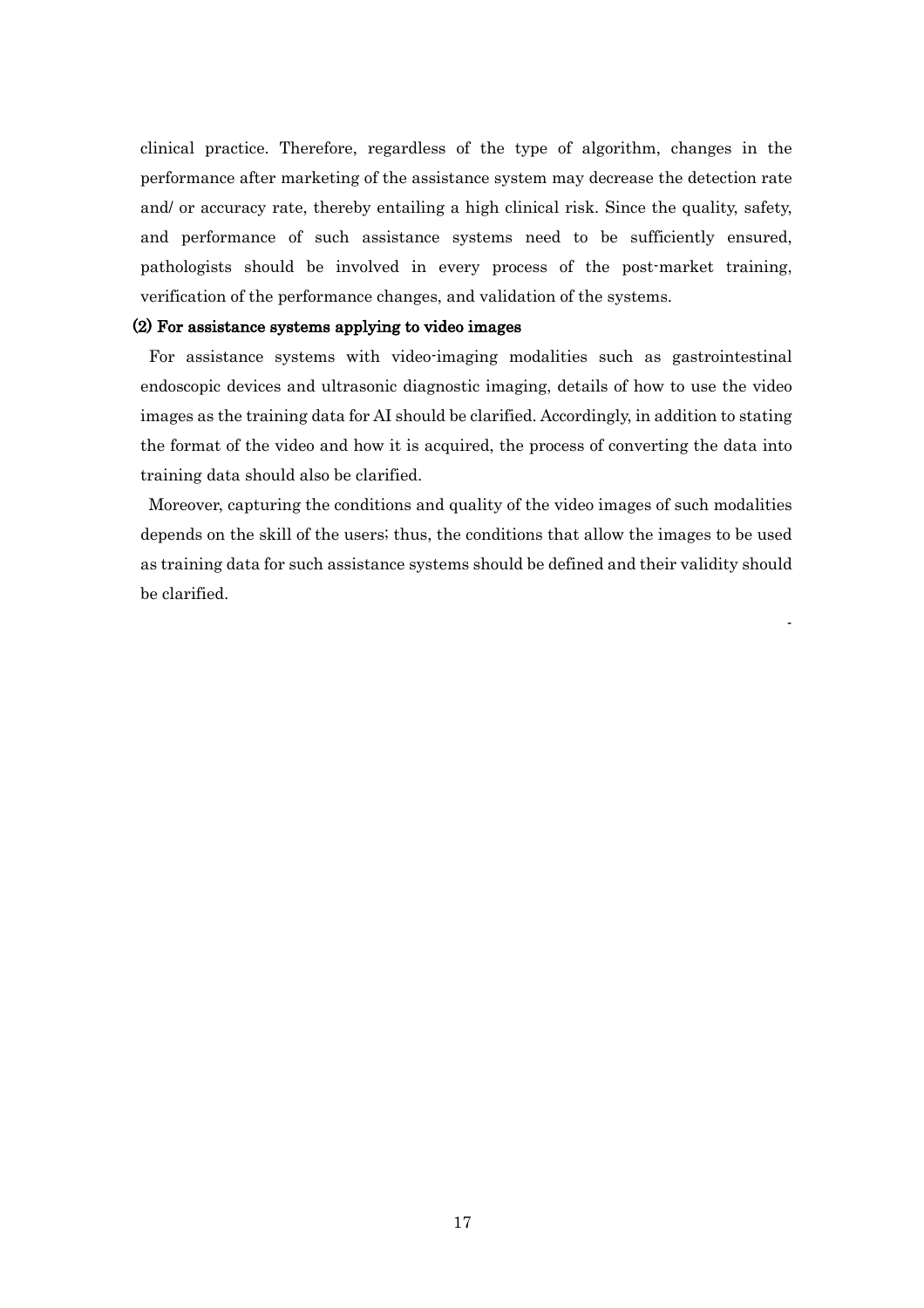# Draft principles for artificial intelligence-assisted medical imaging systems for clinical diagnosis where users can perform post-market training to change their performance

## 1. Introduction

The main text of this guidance for medical imaging systems for clinical diagnosis assisted by current artificial intelligence (AI) technologies (assistance systems) was discussed and developed by the working group, which determined if the guidance draft should include all the various feasible assistance systems obtained through the remarkable development of modern computer technology in recent years. In particular, the working group raised a possibility that recent developments in computer technology enable to develop assistance systems with on-premise type AI in a general purpose PC with the same specifications as a current "supercomputer" whose performance can be changed by post-market training of deep learning algorithms (which has gained considerable attention in recent years) by users belonging to clinical facilities. Therefore, discussions have been carried out to determine if the scope of this guidance should include such assistance systems.

Such cases include assistance systems wherein it is difficult for the manufacturers to manage quality after a change in their performance occurs due to post-market training, systems whose performance can be changed by each facility's or each user's post-market training, or systems capable of learning with unsupervised data. As a result of the discussion, these assistance systems have been excluded from this guidance because they involve many problems that should be solved to manage their quality, safety, and efficacy. However, as aforementioned, since it is possible that the remarkable developments in AI technology enable the development of these assistance systems in the near future, this annex summarizes the draft principles for ensuring their quality, safety, and efficacy.

# 2. Problems and solutions

## (1) Performance changes

For assistance systems whose performance can be changed by post-market training by the users who do not fully understand the concept, design, mechanisms, etc., their performance could change significantly from what the manufacturers developed and intended, resulting in a deterioration of their performance to levels lower than those clinically acceptable. To prevent such deterioration, verifications of the performance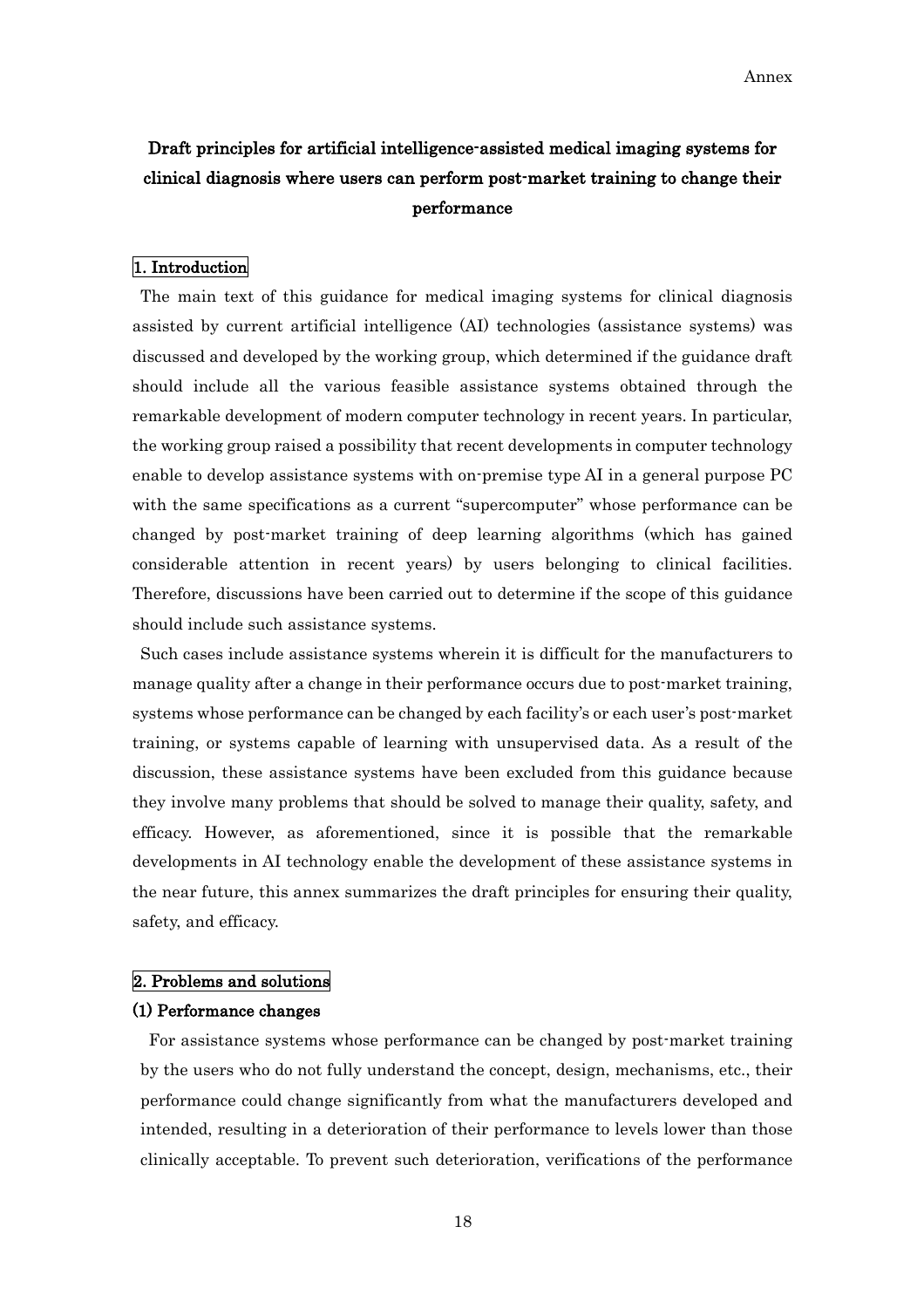using test data with a suitable quality and amount, as well as providing measures that consider the risks of such assistance systems, are required. Some of the examples of those verifications are shown below.

- Requirements to ensure thorough quality assurance by the manufacturers.
- Implementing the same quality management system as the manufacturers in the clinical facilities.
- Conducting training sessions for the users.
- Providing additional measures according to the probable risk if the performance deteriorates below the lower limit.

Because the purpose of the assistance systems is to "assist diagnosis," the abovementioned risks caused by the deterioration of the performance can be avoided by a doctor making the final decision for the diagnosis. However, implementing a manufacturer function or procedure that addresses all the risks (as necessary) that may have occurred would be required.

#### (2) Assigning responsibility

In principle, the doctors should be responsible for medical practices, off-label use, and reporting problems associated with the use of such assistance systems. However, the set of responsibilities for the manufacturers and doctors should be clarified, respectively, as it may be impossible for some systems to apply this principle uniformly.

# 3. Points to consider for the evaluation (evaluation of quality, safety, and efficacy)

The following issues should be considered for systems where the users can perform post-market training at each facility, and for systems that enable automatic postmarket training with unsupervised data (self-learning).

## (1) For assistance systems which enable the post-market training at each facility

This applies to the systems that enable the users to perform post-market training of data obtained by clinical practices (including diagnosis utilizing the system) at a specific medical facility. In such cases, possible biases in the post-market training data may cause the performance to change in various ways depending on the characteristics of the patients of each medical facility, thereby rendering it difficult for manufacturers to manage the quality of the systems. In addition, when the users implement the postmarket training of the system, the performance could change in a direction that differs significantly from what was designed and intended by the manufacturers. Therefore, in addition to the points described in the main text of this guidance, the manufacturers should ask clinical facilities to prepare the same quality management system to ensure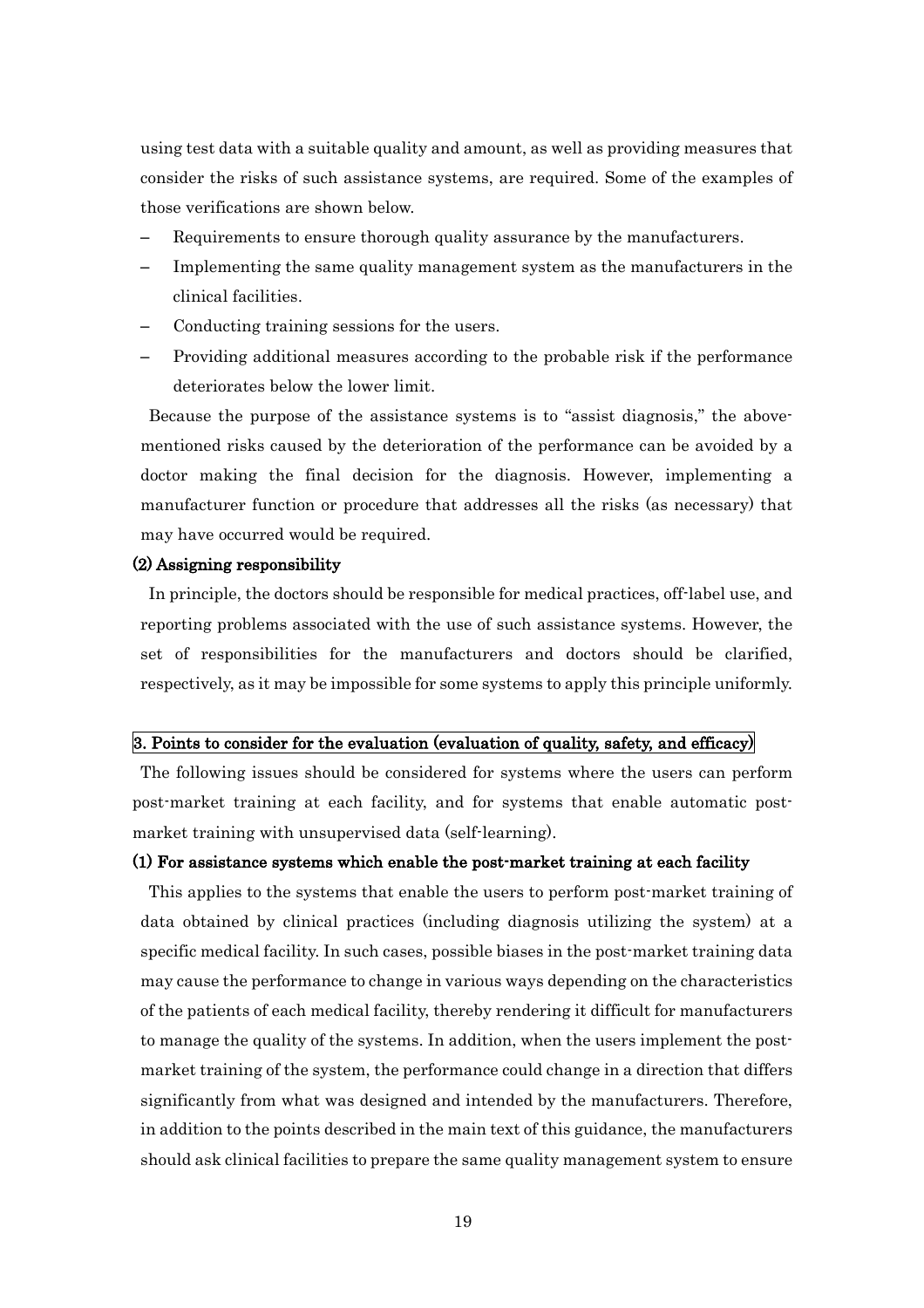appropriateness of the performance changes by post-market training as required for themselves, with consideration of the following points:

- Details on post-market training protocols, especially those for collecting postmarket training data, which is implemented for the post-market training by the users at each facility, as well as to ensure their quality control.
- Details of protocols for verifying the performance of the system that has changed after post-market training. Not only the results of the performance evaluation of the test data for market approval, but also the details regarding the collection methods, protocols, and results of the quality and performance evaluation of the system should be clarified when the new test data is added for the verification.

In addition to post-market training, users should ensure that the performance changes of the assistance systems are within the predefined ranges and their safety and quality associated with those changes is also acceptable in accordance with those accepted at the time of their market approval. Therefore, relevant evaluations should be equivalent to those at the time of implementation by the manufacturers. For such evaluations, clinical facilities purchasing the assistance systems should prepare a quality management system by clarifying a responsible individual within the facility who satisfies the following requirements and documenting responsibilities of the individual, procedures of performance evaluation and quality control and other necessary requirements.

- ・ A responsible individual should be familiar with the principles and training methods of the relevant assistance systems.
- ・ A responsible individual should be able to validate the post-market training data.

As described above, the ranges of performance changes should be within those predefined by the manufacturers for market approval of the assistance systems; thus, the performance should be evaluated by the verification methods defined by the manufacturers for their market approval. In addition to the matters listed in Guidance 6-4 "Risk management," it is required that the assistance systems are equipped with mechanisms to prevent changes in performance from going beyond the ranges predefined by the manufacturers, e.g., a function that can immediately inform manufacturers of the occurrence of these risks.

# (2) For assistance systems that are capable of automatic post-market training with unsupervised data (self-learning)

In October 2017, it was reported in Nature that Google's Go-playing AI could conduct